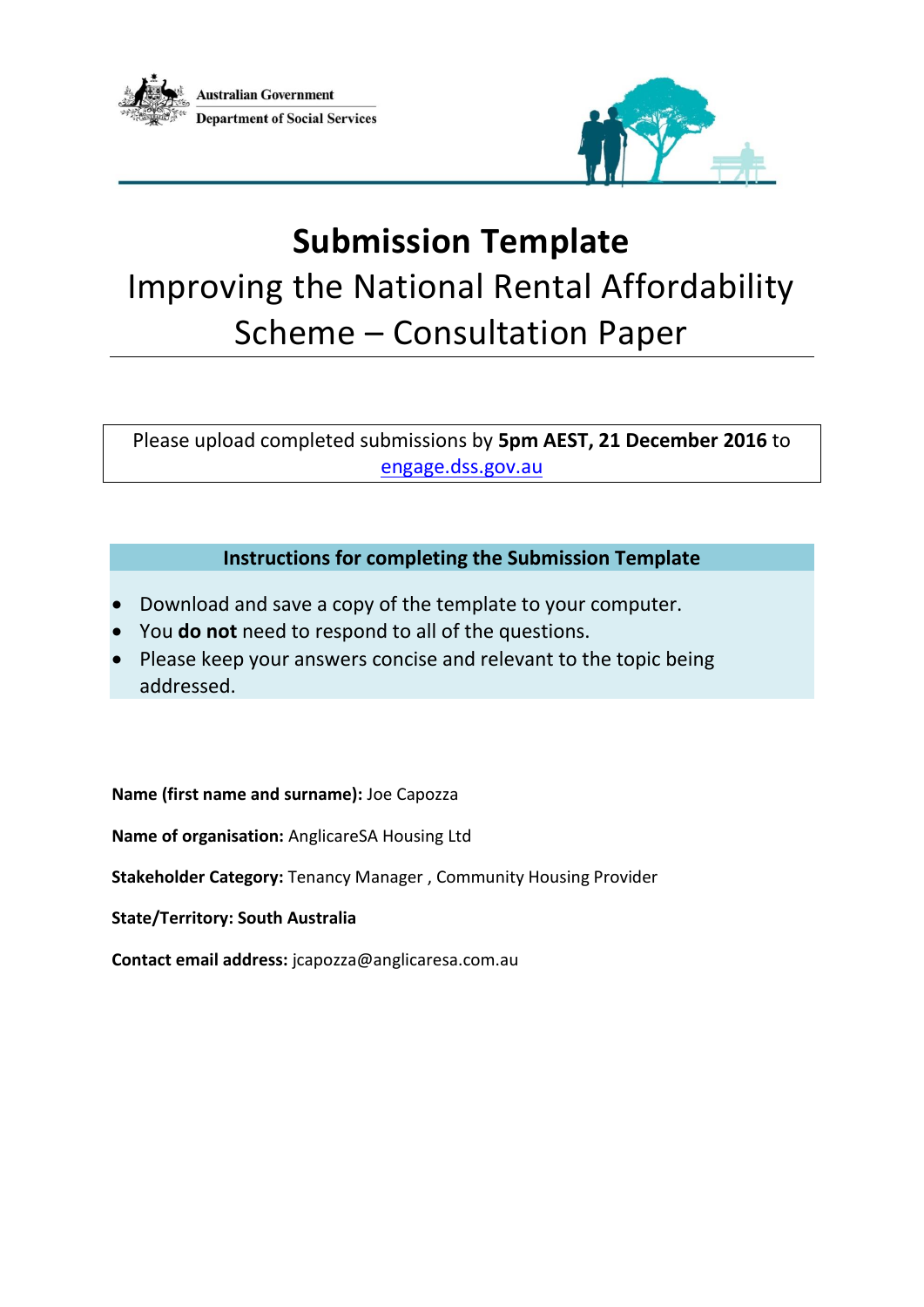



# Possible areas of improvement

Refer to section 4 of the Consultation Paper for further background information in relation to the questions below.

#### **General reforms to the NRAS process**

**Discussion Question 1)** What provisions in the NRAS Regulations could be changed/simplified in order to provide further clarity, reduce red tape and improve the overall efficiency of the Scheme?

The requirement to have independent valuations on 1<sup>st 4th</sup> and 7<sup>th</sup> year may be removed. After the 1<sup>st</sup> year valuation, the NRAS CPI rate for the applicable city could be applied automatically to market rent once entered in system.

#### **Strengthening documentary requirements**

**Discussion Question 2)** What documentation should approved participants be required to provide to the Department to support the information obtained in relation to:

• an allocation (such as market rent valuations); and

• lodgement of the annual Statement of Compliance (such as rents charged, household income and occupancy records)?

It would streamline submissions for compliance if a TDA was required to be submitted only if there has been a change in occupancy, or a change in circumstance for an occupancy during the NRAS year. Possibly supplying a TDA every other year or every 3 years would be an option?

If there has been no change in tenancy, then there should be no further need for signing of the Privacy Form which is attached to the TDA each year. Once signed at beginning at tenancy and uploaded, it can apply for the whole NRAS period

#### **Introducing discretion to correct errors**

**Discussion Question 3)** Are there circumstances under which the Department should consider allocating a dwelling even when the applicant has not met all of the conditions of reservation?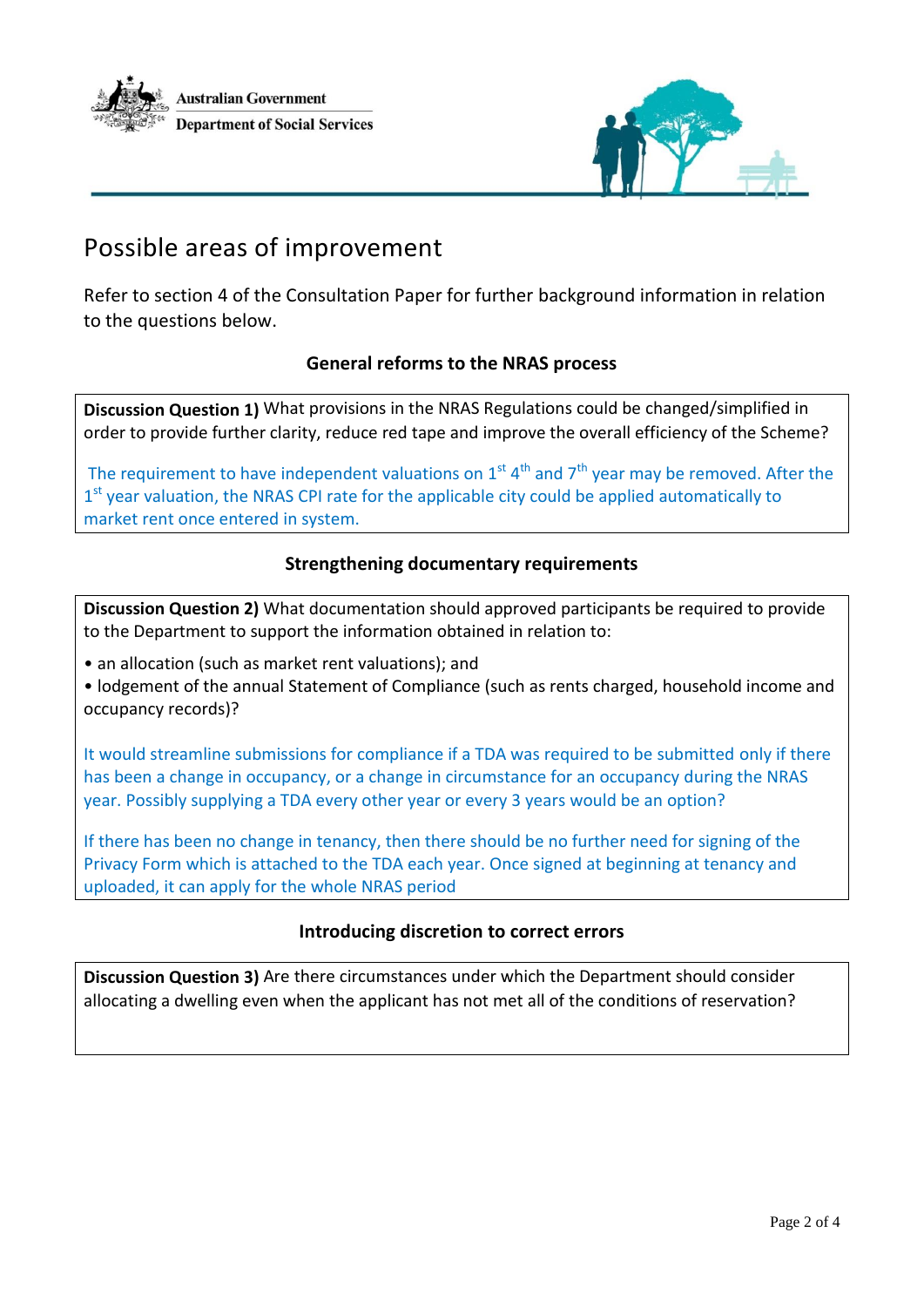



**Discussion Question 4)** Under which circumstances should the Department consider issuing an incentive even when the approved participant has not met all of the conditions of allocation but issuing an incentive is still in the best interests of the Scheme?

Where the affordable rental housing is in an area earmarked for industry growth and has State Govt requirements to have incentives in place for migration to that area. eg Regional centres, low socioeconomic regions

#### **Improved transparency for investors**

**Discussion Question 5)** While there is no legal relationship between the Department and NRAS investors, how might the Department keep investors informed of the status of their dwelling and related incentive?

N/A

#### **Major non-compliance**

**Discussion Question 6)** Under what circumstances should the Secretary consider revoking an NRAS allocation?

Only where blatant disregard of the Regulations as determined and evidenced by the housing regulator or court of law.

**Discussion Question 7)** Under what circumstances should the Secretary consider offering withdrawn/revoked allocations to other existing approved participants?

N/A

## **Role of substituted dwellings**

**Discussion Question 8)** What are the issues the Department should consider when determining if one dwelling can be substituted for another?

The properties should only be substituted like for like. For example, same number of bedrooms, same rental value